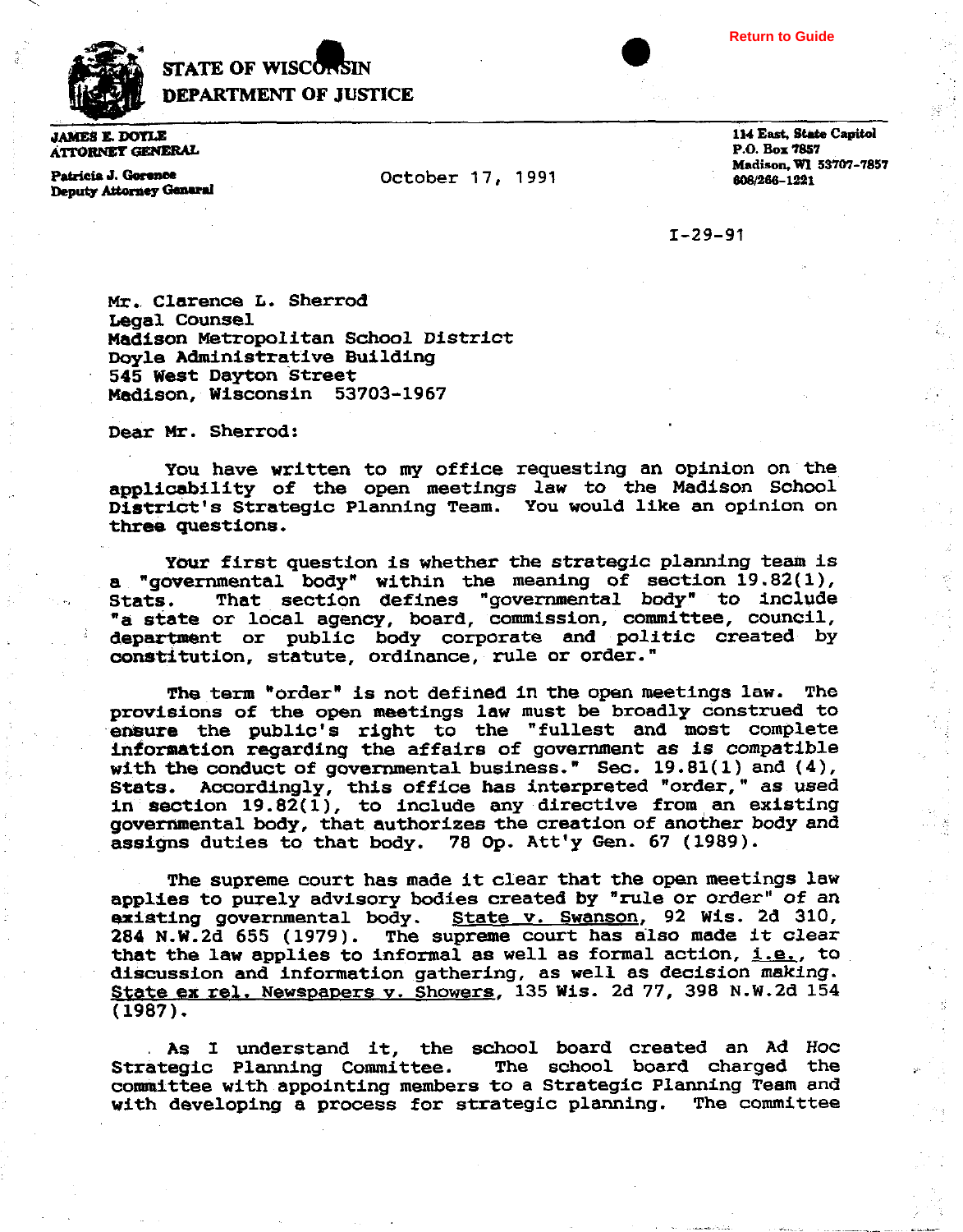

ĊS.

्कूट

18

**Mr. Clarence L. Sherrod Page 2** 

**has selected the members of the Strategic Planning Team, which inoludas school board members, other public officials, members of**  the public and school district employes. Team is now responsible for developing strategic goals and specific **plan8 for attaining those goals. The team will present its entire plan to the school board for approval.** 

**Given these facts, it is fair to say that the school board authorized the creation of the Strategic Planning Team and assigned it the duty of advising the school board on goals the school district should adopt. I, therefore, conclude that the Strategic Planning Team is a governmental body within the meaning of section 19.82(1).** 

**Your next question is whether there is an exemption in section l9.85( 1** ) **to** " **f acilitate" the team meeting in closed session.** The **open meetings law creates a strong presumption in favor of conducting meetings in open session. Every meeting of a**  governmental body must be held in open session unless an exemption **In section 19.85(1) applies. Given this strong presumption, it**  behooves a governmental body to assume from the outset that any **given meeting must be held in open session. The governmental body should consider convening in closed session only if there is a specific, articulable reason for doing so and if that reason fits squarely within an exemption in section 19.85(1).** 

**Your letter does not indicate the reasons why the Strategic**  Planning **Team** believes it would be in the public's interest for the **team to convane in closed session. Nor does it indicate the exemptions under which the Strategic Planning Team believes closure is authorized. Without both pieces of information, I cannot proviQe an opinion on the propriety of the Stratcgio Planning Team convening in closed session. As a state official responsible for enforcing the provisions of the open meetings law, it would be improper for me to speculate as to possible justifications for comrening in closed session.** 

**Finally, you note that the Strategic Planning Team has scheduled a three-day work session to be held in Delavan, Wiscamin. You ask whether holding the meeting in Delavan would be in coapliance with the requirement in section 19.82(3) that a governmental body hold its meetings in a place "reasonably accessible" to members of the public.** 

**The open meetings law does not explicitly require a gouQfnsranta1 body to hold its meetings at a location within or**  proximate to the jurisdiction that the governmental body serves. **Bere again, however, the provisions.of the open meetings law must be broadly construed to ensure the public's right to knwledge about the affairs of government. In most cases, holding a meeting** .